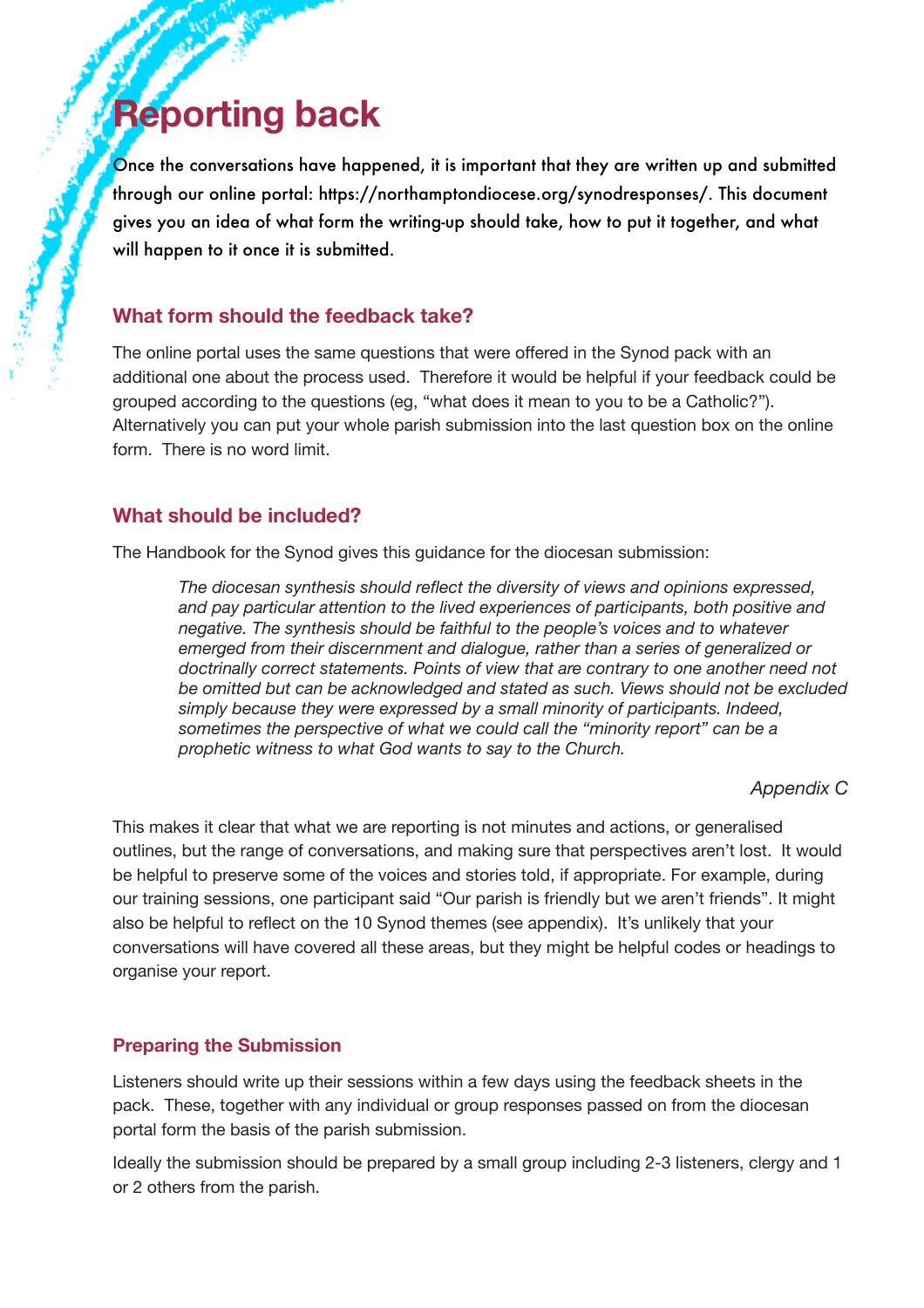Bring together the feedback sheets and read through them reflectively in advance. Then, at the meeting, the spiritual conversation method can be used again:

- Opening prayer
- A time of silent reflection
- Each person speaks, sharing what they see as the key themes/stories/voices
- Another period of silence, in which we notice how what has been said has impacted us
- A second sharing, moving into conversation once everyone has spoken
- Brief silence
- Agreement on the key themes to be included

It will probably be easier for one person to write up the outcome of the preparation meeting. Once the report has been uploaded, it should be shared locally (eg on the parish website, and with copies available at Mass).

## **Where does the data go?**

- 1. All the submissions to the diocesan portal are collected into a database and passed on to the Synod leads, Fr Francis Higgins and Avril Baigent. They will then be read by the Synod team and Bishop David, unless marked confidential. Any safeguarding concerns will be passed to our diocesan Safeguarding Officer.
- 2. Parish submissions should be submitted through the portal, and published locally.
- 3. Parish submissions should also go to the Pastoral Area Councils for discussion as part of the Pastoral Area phase.
- 4. Individuals and groups entering their response directly onto the diocesan portal can choose whether their submission is passed to their parish, or forms part of the wider diocesan data.
- 5. Only parish, pastoral area and the diocesan submissions will be published.
- 6. Submissions can also be uploaded directly onto the Vatican website.

## **What will happen to the diocesan report?**

This will go to the Bishops' Conference to form part of the submission from England and Wales. There will be a regional phase for Europe, and finally a global Synod meeting in Rome in October 2023. We can expect a final report from the Synod meeting in Rome, and then a response from the Pope (an "Apostolic Exhortation") in 2024.

However, the diocesan report (like those from the parishes and pastoral areas) will also be used for planning in our diocese and will shape ministry into the future.

If you have any further questions about any of this process, please contact synod@northamptondiocese.org.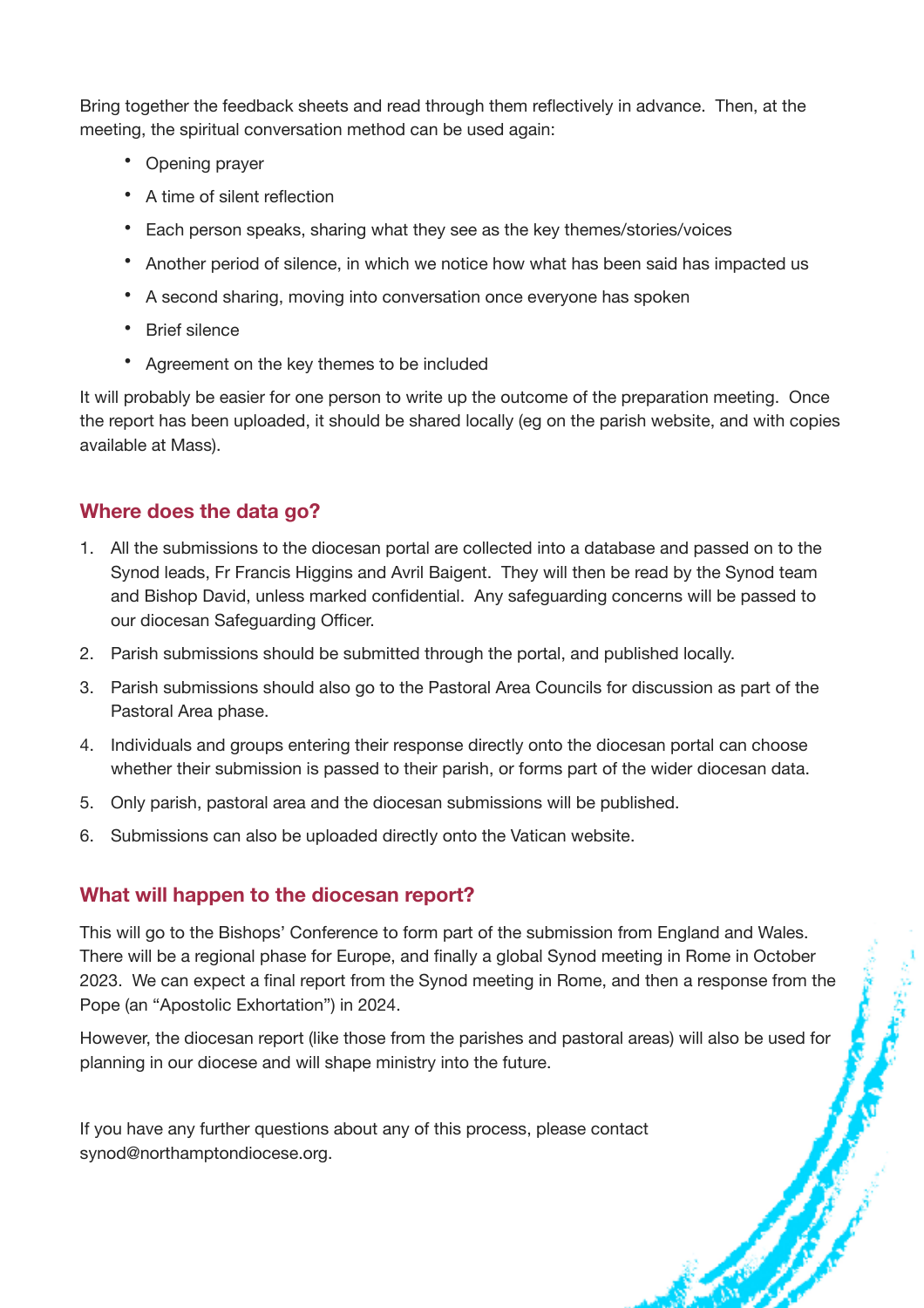# **Appendix 1**

The 10 Synod themes :

#### 1. COMPANIONS ON THE JOURNEY

How are we called to grow as companions? What groups or individuals are left on the margins?

#### 2. LISTENING

How is God speaking to us through voices we sometimes ignore? How are the laity listened to, especially women and young people? What facilitates or inhibits our listening? How well do we listen to those on the peripheries?

#### 3. SPEAKING OUT

What enables or hinders speaking up courageously, candidly, and responsibly in our local Church and in society? When and how do we manage to say what is important to us?

#### 4. CELEBRATION

How do prayer and liturgical celebrations actually inspire and guide our common life and mission in our community? How do they inspire the most important decisions?

## 5. SHARING RESPONSIBILITY FOR OUR COMMON MISSION

Since we are all missionary disciples, how is every baptised person called to participate in the mission of the Church? What hinders the baptised from being active in mission? What areas of mission are we neglecting?

## 6. DIALOGUE IN CHURCH AND SOCIETY

What are the places and means of dialogue within our local Church? How do we promote collaboration with neighbouring dioceses, religious communities in the area, lay associations and movements, etc.? How are divergences of vision, or conflicts and difficulties addressed? What particular issues in the Church and society do we need to pay more attention to?

## 7. ECUMENISM

What relationships does our Church community have with members of other Christian traditions and denominations? What do we share and how do we journey together?

## 8. AUTHORITY AND PARTICIPATION